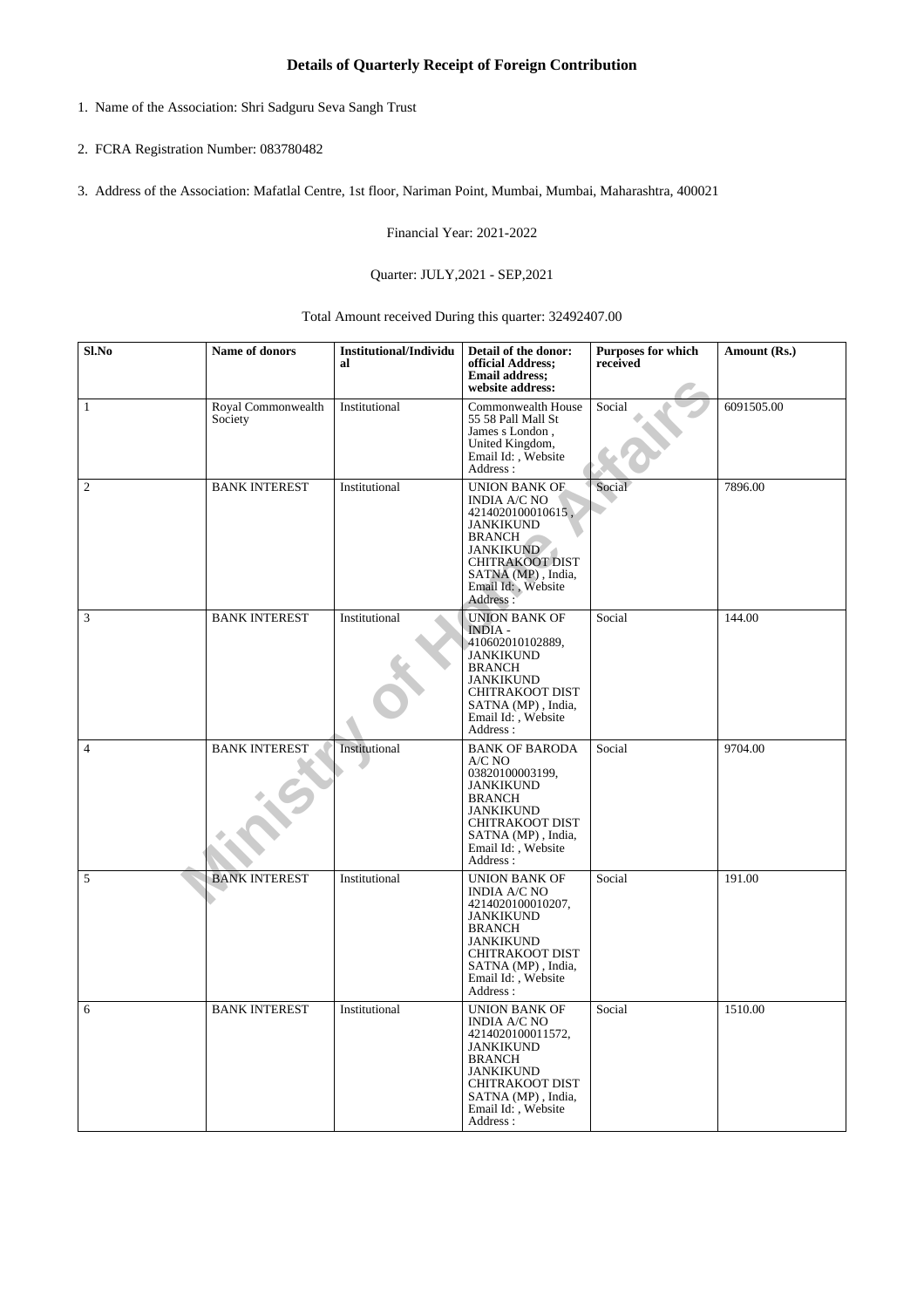| Sl.No  | Name of donors                                            | <b>Institutional/Individu</b> | Detail of the donor:                                                                                                                                                                                        | <b>Purposes for which</b> | Amount (Rs.) |
|--------|-----------------------------------------------------------|-------------------------------|-------------------------------------------------------------------------------------------------------------------------------------------------------------------------------------------------------------|---------------------------|--------------|
|        |                                                           | al                            | official Address;<br><b>Email address:</b><br>website address:                                                                                                                                              | received                  |              |
| $\tau$ | <b>BANK INTEREST</b>                                      | Institutional                 | <b>UNION BANK OF</b><br><b>INDIA -</b><br>4106020102888,<br><b>JANKIKUND</b><br><b>BRANCH</b><br><b>JANKIKUND</b><br><b>CHITRAKOOT DIST</b><br>SATNA (MP), India,<br>Email Id:, Website<br>Address:         | Social                    | 97.00        |
| 8      | <b>BANK INTEREST</b>                                      | Institutional                 | UNION BANK OF<br><b>INDIA A/C NO</b><br>4214020100015694,<br><b>JANKIKUND</b><br><b>BRANCH</b><br><b>JANKIKUND</b><br><b>CHITRAKOOT DIST</b><br>SATNA (MP), India,<br>Email Id:, Website<br>Address:        | Social                    | 15716.00     |
| 9      | <b>BANK INTEREST</b>                                      | Institutional                 | <b>UNION BANK OF</b><br><b>INDIA A/C NO</b><br>4214020100015599,<br><b>JANKIKUND</b><br><b>BRANCH</b><br><b>JANKIKUND</b><br><b>CHITRAKOOT DIST</b><br>SATNA (MP), India,<br>Email Id:, Website<br>Address: | Social                    | 4888.00      |
| 10     | <b>VELLOCITY</b><br><b>GLOBAL LLC</b>                     | Institutional                 | 3558 WALNUT ST #<br>107 DENVER CO.<br>80205, UNITED<br>STATES, United<br>States of America,<br>Email Id:, Website<br>Address:                                                                               | Social                    | 1096536.00   |
| 11     | WEN GIVING<br><b>FOUNDATION</b>                           | Institutional                 | 104 FORREST<br>STREET,<br>COTTESLOE,<br><b>WESTERN</b><br>AUSTRALIA,<br>Australia, Email Id:,<br>Website Address:                                                                                           | Social                    | 656205.00    |
| 12     | <b>JAGDISH MITHU</b><br><b>CHANRAI AND</b><br>TULSI TRUST | Institutional                 | 45, 4ts FLOOR<br><b>MAKER CHAMBERS</b><br>VI,220 JAMNALAL<br><b>BAJAJ MARG</b><br>NARIMAN POINT,<br>MUMBAI 400021,<br>India. Email Id: .<br>Website Address:                                                | Social                    | 721454.00    |
| 13     | <b>SONA SHAH HEART</b><br><b>FOUNDATION</b>               | Institutional                 | 4622 26TH STREET<br><b>KENOSHA</b><br>WISCONSION 53144<br>USA, United States of<br>America, Email Id:,<br>Website Address:                                                                                  | Social                    | 1439716.00   |
| 14     | <b>BANK INTEREST</b>                                      | Institutional                 | <b>UNION BANK OF</b><br><b>INDIA -</b><br>4106020102887,<br><b>JANKIKUND</b><br><b>BRANCH</b><br><b>JANKIKUND</b><br><b>CHITRAKOOT DIST</b><br>SATNA (MP), India,<br>Email Id:, Website<br>Address:         | Social                    | 89.00        |
| 15     | DR RUPESH<br><b>AGRAWAL</b>                               | Individual                    | 130 TANGONG RHU<br>ROAD 13-03 LOBBY<br><b>J-PEBBLE BOY</b><br>SINGAPORE 4336918<br>, Singapore, Email Id:,<br>Website Address :                                                                             | Social                    | 1200000.00   |
| 16     | <b>Bank Interest</b>                                      | Institutional                 | State Bank of India, 11,<br>Sansad Marg, New<br>Delhi, India, Email Id:<br>, Website Address :                                                                                                              | Social                    | 24902.00     |